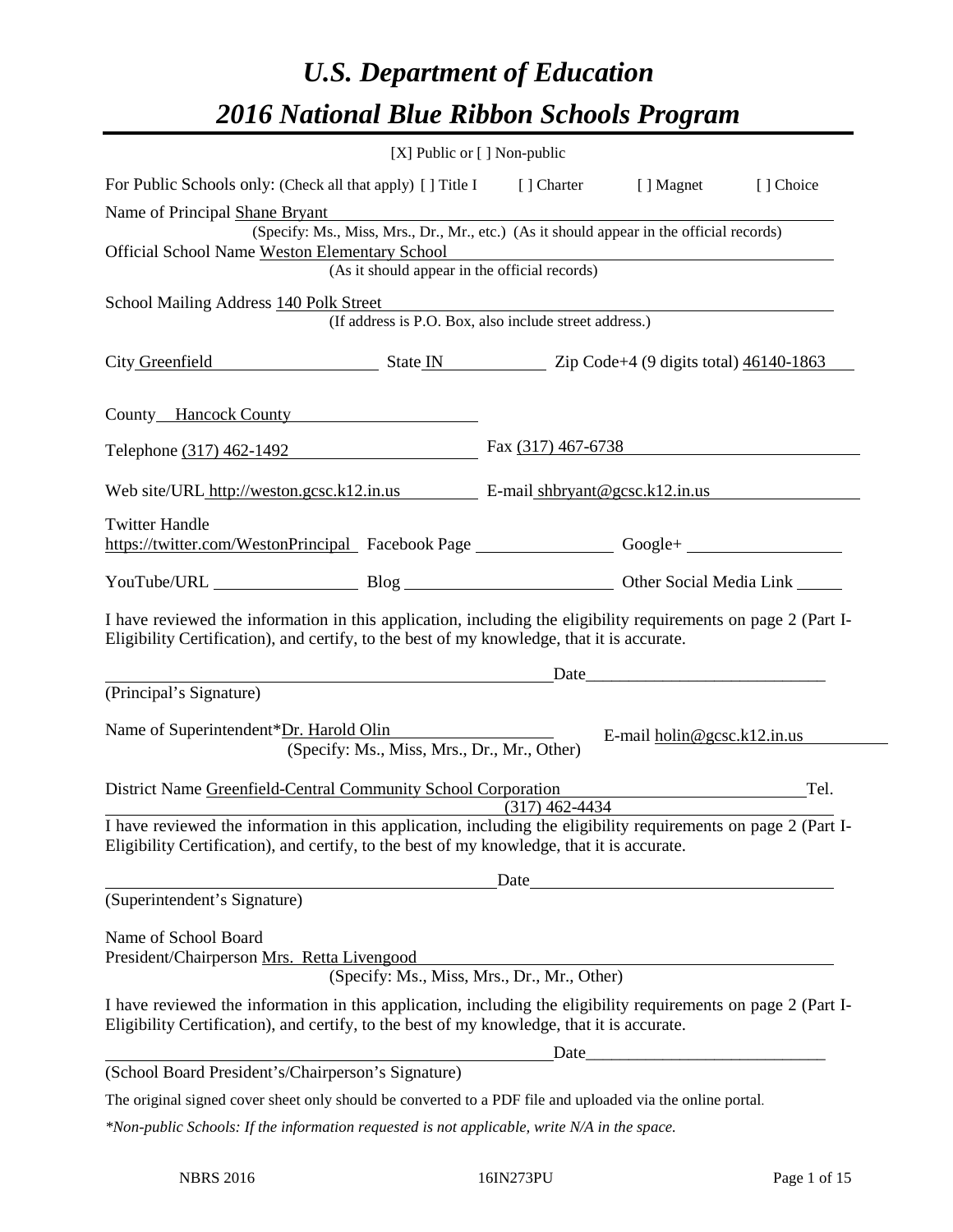The signatures on the first page of this application (cover page) certify that each of the statements below, concerning the school's eligibility and compliance with U.S. Department of Education and National Blue Ribbon Schools requirements, are true and correct.

- 1. The school configuration includes one or more of grades K-12. (Schools on the same campus with one principal, even a K-12 school, must apply as an entire school.)
- 2. The public school has met their state's accountability requirements (i.e., avoided sanctions) in participation, performance in reading (or English language arts) and mathematics, and other academic indicators (i.e., attendance rate and graduation rate) using the most recent accountability results available for the year prior to nomination.
- 3. To meet final eligibility, a public school must meet the state's accountability requirements (i.e., avoided sanctions) in participation, performance in reading (or English language arts) and mathematics, and other academic indicators (i.e., attendance rate and graduation rate) for the year in which they are nominated (2015-2016) and be certified by the state representative. Any status appeals must be resolved at least two weeks before the awards ceremony for the school to receive the award.
- 4. If the school includes grades 7 or higher, the school must have foreign language as a part of its curriculum.
- 5. The school has been in existence for five full years, that is, from at least September 2010 and each tested grade must have been part of the school for the past three years.
- 6. The nominated school has not received the National Blue Ribbon Schools award in the past five years: 2011, 2012, 2013, 2014, or 2015.
- 7. The nominated school has no history of testing irregularities, nor have charges of irregularities been brought against the school at the time of nomination. The U.S. Department of Education reserves the right to disqualify a school's application and/or rescind a school's award if irregularities are later discovered and proven by the state.
- 8. The nominated school or district is not refusing Office of Civil Rights (OCR) access to information necessary to investigate a civil rights complaint or to conduct a district-wide compliance review.
- 9. The OCR has not issued a violation letter of findings to the school district concluding that the nominated school or the district as a whole has violated one or more of the civil rights statutes. A violation letter of findings will not be considered outstanding if OCR has accepted a corrective action plan from the district to remedy the violation.
- 10. The U.S. Department of Justice does not have a pending suit alleging that the nominated school or the school district as a whole has violated one or more of the civil rights statutes or the Constitution's equal protection clause.
- 11. There are no findings of violations of the Individuals with Disabilities Education Act in a U.S. Department of Education monitoring report that apply to the school or school district in question; or if there are such findings, the state or district has corrected, or agreed to correct, the findings.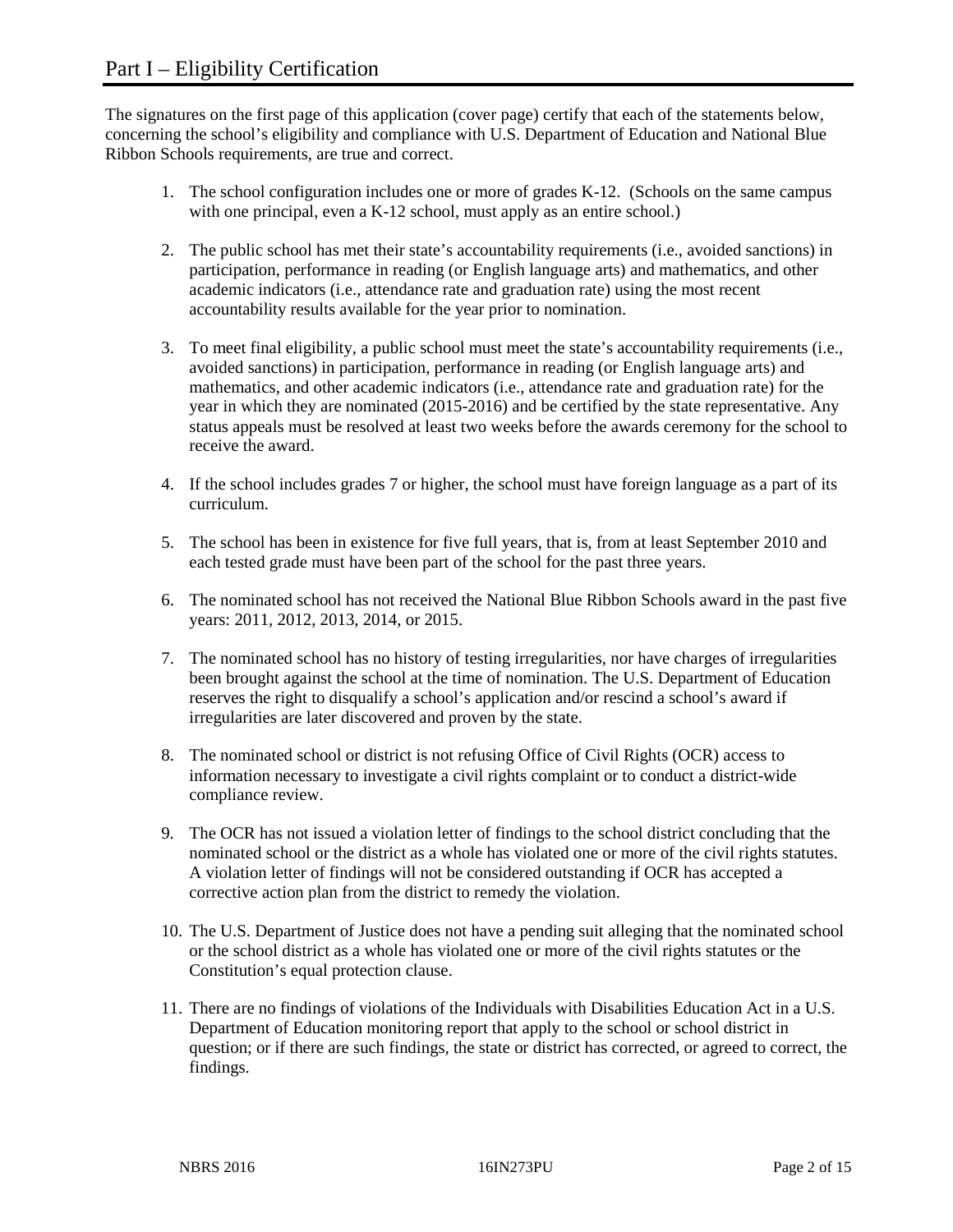# **Data should be provided for the most recent school year (2015-2016) unless otherwise stated.**

# **DISTRICT**

1. Number of schools in the district  $6$  Elementary schools (includes K-8) (per district designation): 1 Middle/Junior high schools 1 High schools 0 K-12 schools

8 TOTAL

**SCHOOL** (To be completed by all schools)

- 2. Category that best describes the area where the school is located:
	- [] Urban or large central city [ ] Suburban with characteristics typical of an urban area [X] Suburban [ ] Small city or town in a rural area [ ] Rural
- 3. Number of students as of October 1, 2015 enrolled at each grade level or its equivalent in applying school:

| Grade                           | # of         | # of Females | <b>Grade Total</b> |
|---------------------------------|--------------|--------------|--------------------|
|                                 | <b>Males</b> |              |                    |
| <b>PreK</b>                     | 0            | $\theta$     | 0                  |
| K                               | 45           | 39           | 84                 |
| 1                               | 33           | 48           | 81                 |
| $\overline{2}$                  | 41           | 46           | 87                 |
| 3                               | 42           | 47           | 89                 |
| 4                               | $\theta$     | $\theta$     | $\theta$           |
| 5                               | 0            | 0            | $\theta$           |
| 6                               | 0            | 0            | 0                  |
| 7                               | 0            | 0            | 0                  |
| 8                               | 0            | 0            | 0                  |
| 9                               | 0            | 0            | 0                  |
| 10                              | 0            | 0            | $\theta$           |
| 11                              | 0            | 0            | $\Omega$           |
| 12 or higher                    | 0            | 0            | 0                  |
| <b>Total</b><br><b>Students</b> | 161          | 180          | 341                |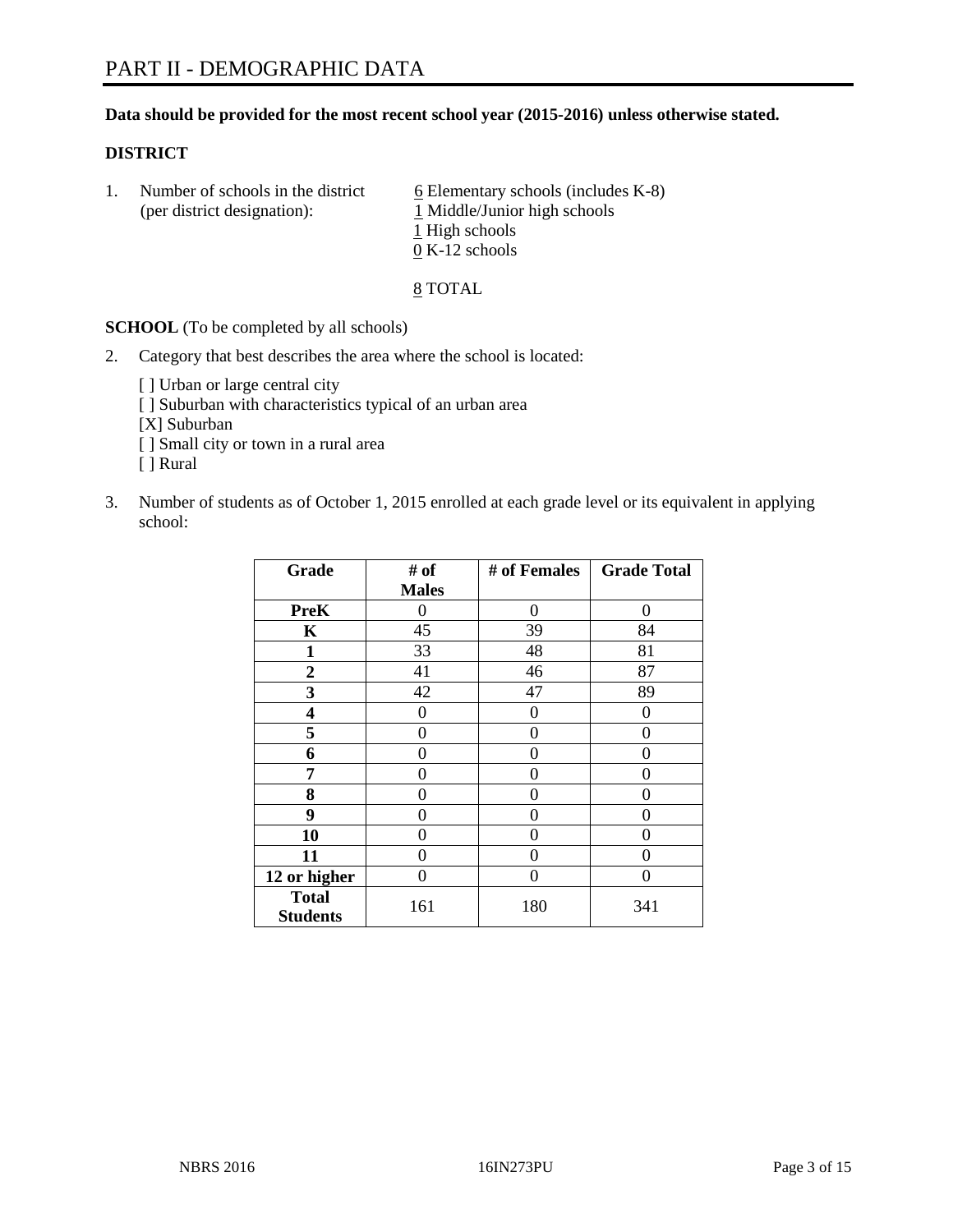the school: 1 % Asian

4. Racial/ethnic composition of  $1\%$  American Indian or Alaska Native

2 % Black or African American

2 % Hispanic or Latino

0 % Native Hawaiian or Other Pacific Islander

90 % White

- 4 % Two or more races
	- **100 % Total**

(Only these seven standard categories should be used to report the racial/ethnic composition of your school. The Final Guidance on Maintaining, Collecting, and Reporting Racial and Ethnic Data to the U.S. Department of Education published in the October 19, 2007 *Federal Register* provides definitions for each of the seven categories.)

5. Student turnover, or mobility rate, during the  $2014 - 2015$  school year:  $14\%$ 

This rate should be calculated using the grid below. The answer to (6) is the mobility rate.

| <b>Steps For Determining Mobility Rate</b>         | Answer |  |
|----------------------------------------------------|--------|--|
| (1) Number of students who transferred to          |        |  |
| the school after October 1, 2014 until the         | 27     |  |
| end of the 2014-2015 school year                   |        |  |
| (2) Number of students who transferred             |        |  |
| <i>from</i> the school after October 1, 2014 until | 20     |  |
| the end of the 2014-2015 school year               |        |  |
| (3) Total of all transferred students [sum of      | 47     |  |
| rows $(1)$ and $(2)$ ]                             |        |  |
| (4) Total number of students in the school as      | 334    |  |
| of October 1, 2014                                 |        |  |
| (5) Total transferred students in row (3)          | 0.141  |  |
| divided by total students in row (4)               |        |  |
| $(6)$ Amount in row $(5)$ multiplied by 100        | 14     |  |

6. English Language Learners (ELL) in the school:  $1\%$ 

2 Total number ELL

Specify each non-English language represented in the school (separate languages by commas): Spanish

- 7. Students eligible for free/reduced-priced meals: 37 % Total number students who qualify:  $127$
- 8. Students receiving special education services: 17 %

58 Total number of students served

Indicate below the number of students with disabilities according to conditions designated in the Individuals with Disabilities Education Act. Do not add additional conditions. It is possible that students may be classified in more than one condition.

| 1 Autism                  | 0 Orthopedic Impairment                 |
|---------------------------|-----------------------------------------|
| 0 Deafness                | 7 Other Health Impaired                 |
| 0 Deaf-Blindness          | 7 Specific Learning Disability          |
| 2 Emotional Disturbance   | 41 Speech or Language Impairment        |
| 0 Hearing Impairment      | 0 Traumatic Brain Injury                |
| 0 Mental Retardation      | 0 Visual Impairment Including Blindness |
| $Q$ Multiple Disabilities | <b>0</b> Developmentally Delayed        |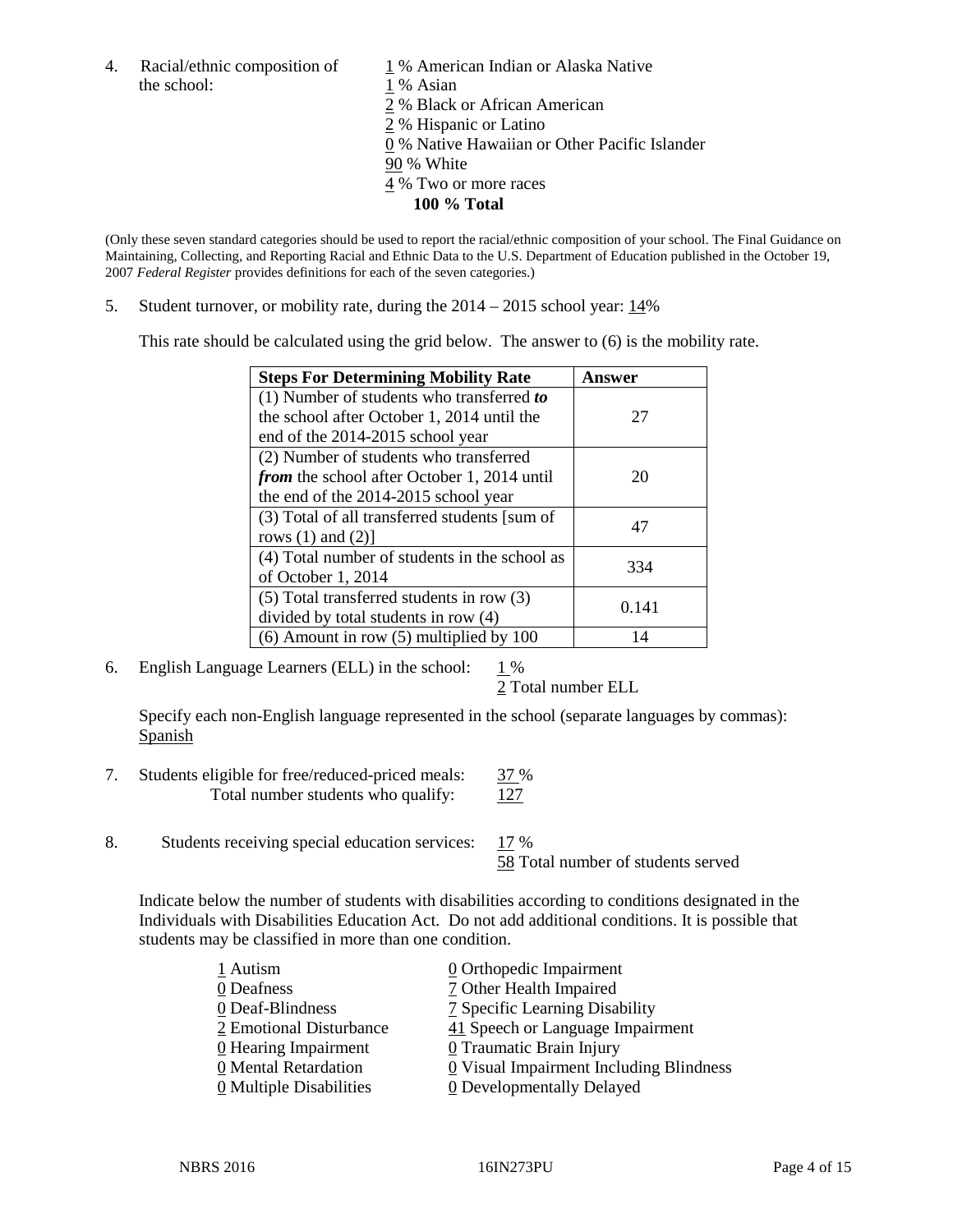- 9. Number of years the principal has been in her/his position at this school: 2
- 10. Use Full-Time Equivalents (FTEs), rounded to nearest whole numeral, to indicate the number of school staff in each of the categories below:

|                                       | <b>Number of Staff</b> |
|---------------------------------------|------------------------|
| Administrators                        |                        |
| Classroom teachers                    | 16                     |
| Resource teachers/specialists         |                        |
| e.g., reading, math, science, special | 5                      |
| education, enrichment, technology,    |                        |
| art, music, physical education, etc.  |                        |
| Paraprofessionals                     | 8                      |
| Student support personnel             |                        |
| e.g., guidance counselors, behavior   |                        |
| interventionists, mental/physical     |                        |
| health service providers,             |                        |
| psychologists, family engagement      |                        |
| liaisons, career/college attainment   |                        |
| coaches, etc.                         |                        |

- 11. Average student-classroom teacher ratio, that is, the number of students in the school divided by the FTE of classroom teachers, e.g.,  $22:1$   $22:1$
- 12. Show daily student attendance rates. Only high schools need to supply yearly graduation rates.

| <b>Required Information</b> | 2014-2015 | 2013-2014 | 2012-2013 | 2011-2012 | 2010-2011 |
|-----------------------------|-----------|-----------|-----------|-----------|-----------|
| Daily student attendance    | 97%       | 97%       | 96%       | 97%       | 96%       |
| High school graduation rate | 9%        | 0%        | 0%        | 9%        | 0%        |

# 13. **For high schools only, that is, schools ending in grade 12 or higher.**

Show percentages to indicate the post-secondary status of students who graduated in Spring 2015.

| <b>Post-Secondary Status</b>                  |    |
|-----------------------------------------------|----|
| Graduating class size                         |    |
| Enrolled in a 4-year college or university    | 0% |
| Enrolled in a community college               | 0% |
| Enrolled in career/technical training program | 0% |
| Found employment                              | 0% |
| Joined the military or other public service   | 0% |
| Other                                         | 0/ |

14. Indicate whether your school has previously received a National Blue Ribbon Schools award. Yes No X

If yes, select the year in which your school received the award.

15. In a couple of sentences, provide the school's mission or vision statement.

All for Learning, Learning for All

16. **For public schools only**, if the school is a magnet, charter, or choice school, explain how students are chosen to attend.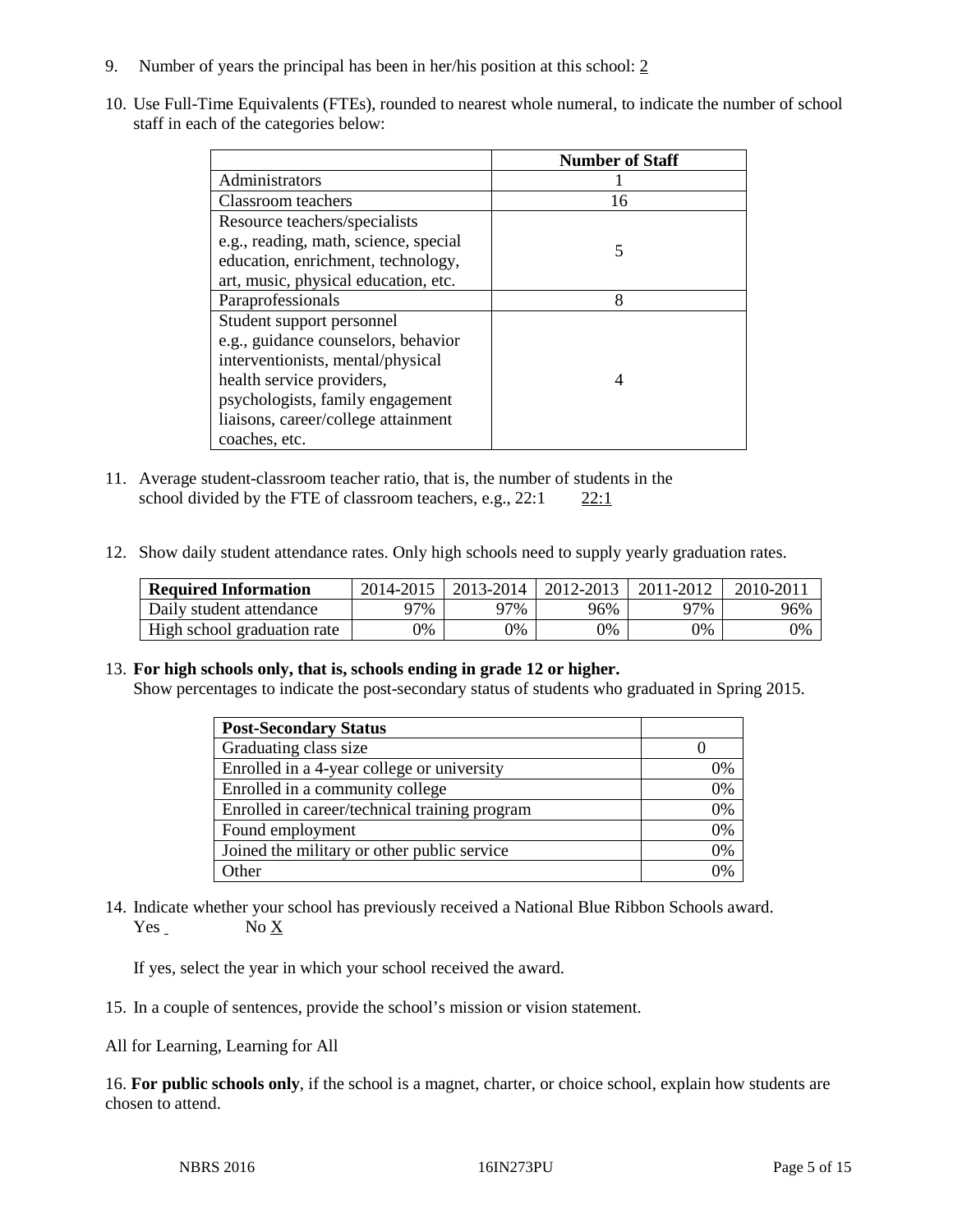# PART III – SUMMARY

Weston Elementary is a K-3 school in a suburban setting located on the west side of Greenfield, Indiana, along US 40. The building was named after the subdivision, Weston Village. It borders streets that were named after United States presidents in concentric circles. The original structure of Weston was built in 1953. There have been three major remodeling projects over the past 65 years that have nearly tripled the size of the building. In 2009, Weston's student configurations went from K-5 to K-3. Weston currently has four classes per grade level, K-3, with approximately 340 students.

Greenfield is located 25 miles east of Indianapolis in central Hancock County. We are one of six elementary schools in the Greenfield-Central Community School Corporation. With a total population of 20, 602 residents, Greenfield has seen substantial growth in the past 20 years. The median household income is \$51,875 with 10% living below the poverty line.

Demographic data at Weston Elementary is fairly consistent with the community at large. Our enrollment has remained steady in recent years and is currently at 342 students. The ethnic make-up is ninety percent white, 6% black or multiracial, 2% Hispanic, and 1% American Indian and Asian. Thirty-seven percent of our students receive free or reduced lunch assistance.

Weston was named a Four Star School (ranking in the top 25% of the state on ISTEP+ scores) during the 2012-13 school year and has been named an "A" school each of the past five years. Weston's ISTEP+ pass rates for both English/language arts and math are consistently in the high 80 to low 90 percent range the past four years. We are pleased that our Free and Reduced Lunch students pass at a similar rate to our Paid lunch students over that same time span. Over the past four years, Weston has had a 97 – 100% pass rate for third graders on the state reading assessment (IREAD-3).

Weston's success can be attributed to our goal of continuously looking for ways to educate the whole child. Our students receive instruction in core subjects as well as a balance of physical education, art, and music. We utilize a solid curriculum to meet and exceed the standards set by the state, and we offer a range of support between the use of special education, Response to Instruction and traditional classroom and extension support. All of our students are met at their academic level by professional and caring staff.

School-wide academic and curriculum strategies and initiatives include weekly PLCs (Professional Learning Communities), Instructional Coaches, Integrated Technology, School-Wide Four Step Solving, and Word Study Programs. All staff are trained to execute these programs successfully.

PLCs provide teachers a focused time to reflect on and adjust instruction based off of assessment data. Teachers spend time determining what they expect students to learn, how they will know when students have achieved mastery, and how they will respond to students who have and have not achieved mastery. This process has increased the expectations of instruction and learning.

Instructional coaches are utilized school-wide, with support based on grade level and individual needs. Coaches collaborate with teachers to support specific instructional and academic strategies that promote best practices. Collaboration includes lesson planning, model and co-teaching, as well as providing instructional resources. Increasing teacher and student support has had a positive impact on academic achievement.

Integrated technology has given Weston the ability to increase the overall rigor and engagement within instruction. Focusing on the SAMR model (Substitution, Augmentation, Modification and Redefinition), teachers and students strive to take technology from the substitution level to redefining the use of technology and 21st century skills to increase the effectiveness and retention of daily instruction.

Students engage in weekly problem solving and word programs to integrate and encourage higher order thinking. Students are given weekly math word problems and encouraged to show their work and thought process. Students utilize Frayer model organizers to work through words of the week to increase their vocabulary and language use. Through community donations and support, winners are chosen weekly and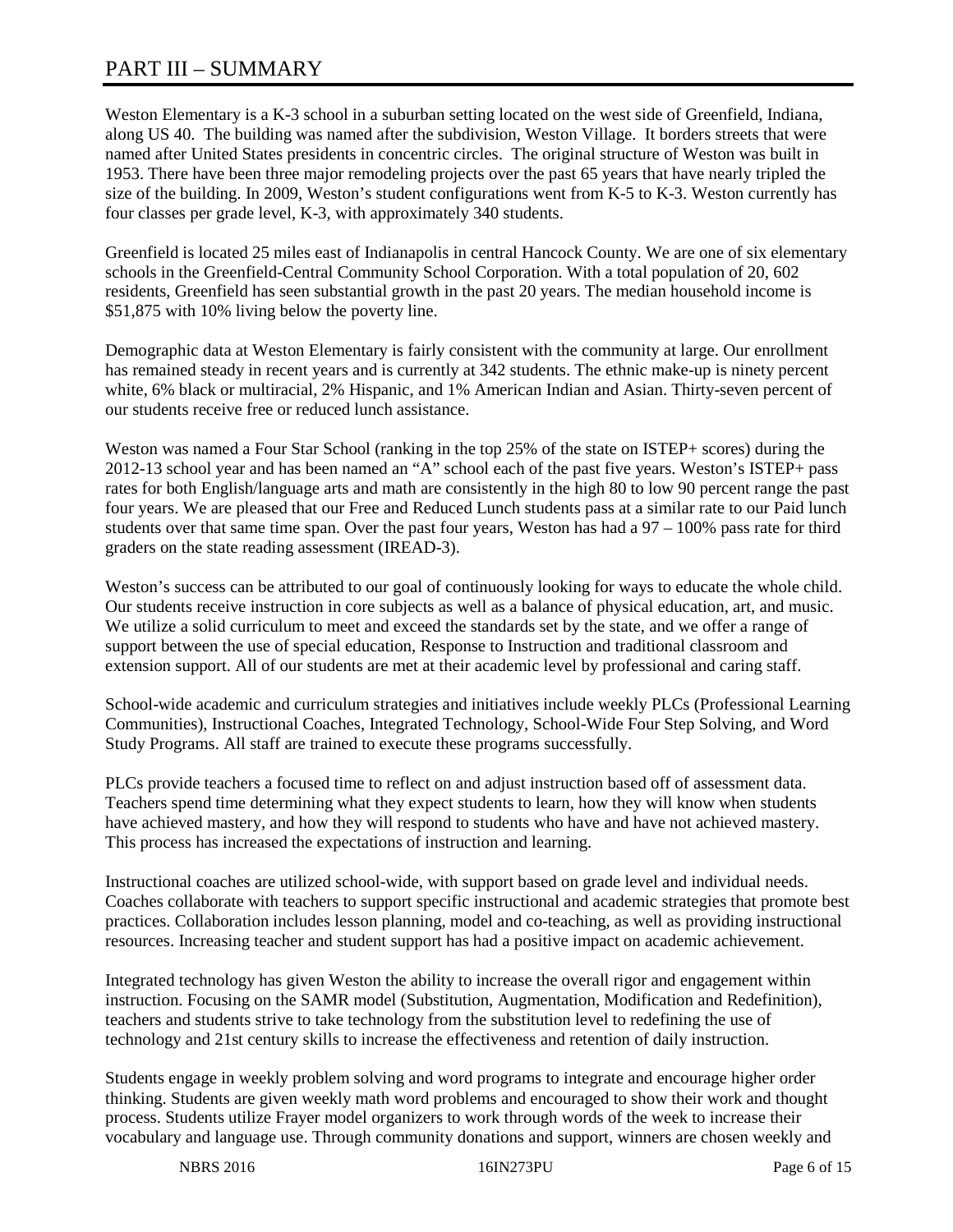work displayed to encourage participation.

Weston supports its students' physical wellness in a variety of ways. In addition to two P.E. sessions a week, many of our students participate in Weston Fit, an after school fitness club where students learn the importance of being active while participating in wellness games and activities. Several of our classes participate in daily exercise while being led by pre recorded video segments provided by the Indianapolis Colts.

Weston has a number of programs to promote emotional, social, and cultural wellness. Our full time social worker provides whole class lessons on topics like bullying and character education. She provides small group and one on one counseling where she helps students develop social skills and provides emotional support. She also organizes and provides resources for Random Acts of Kindness and Disability Awareness Weeks.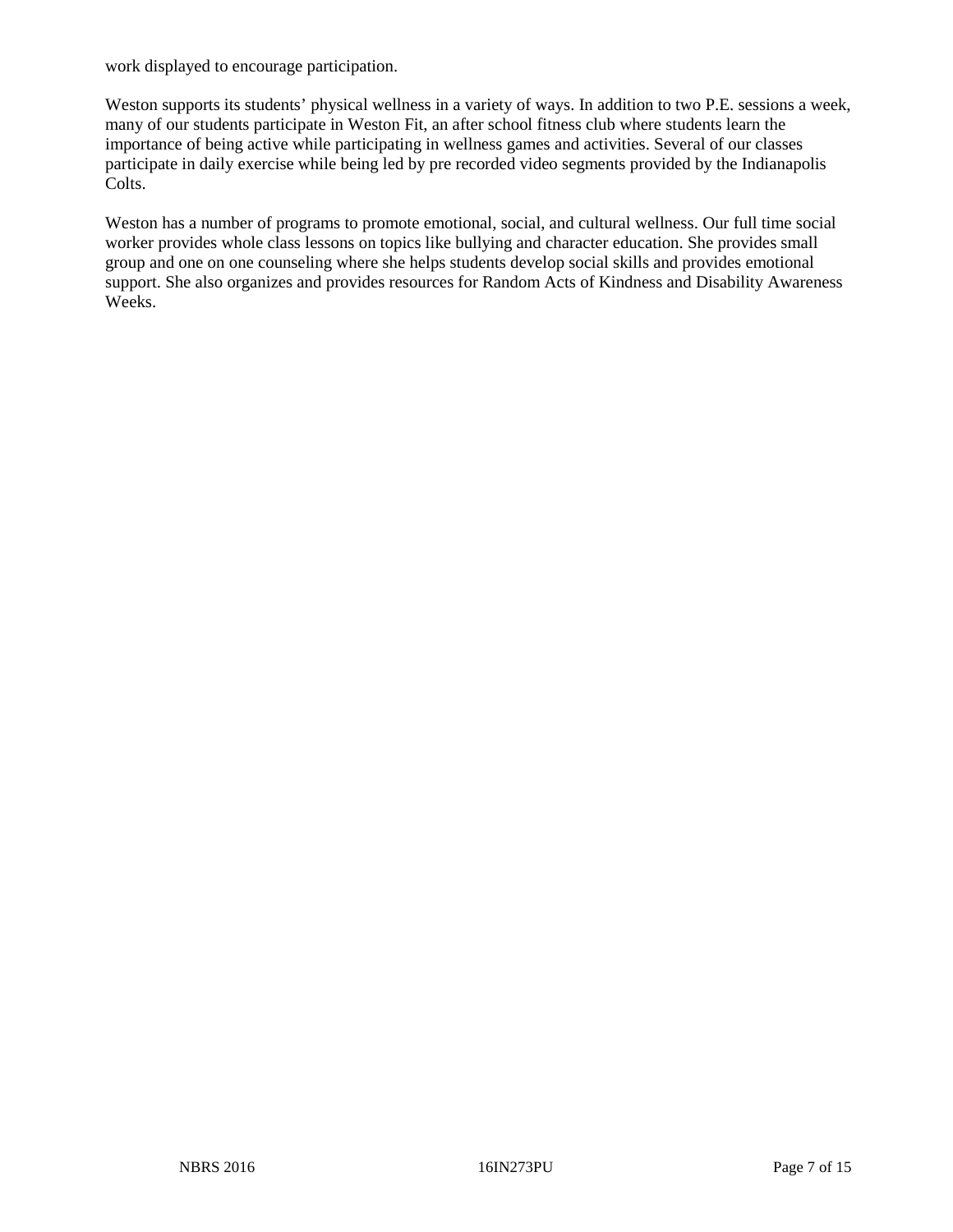# 1. Core Curriculum:

Weston's adopted core curriculum for all grade levels (K-3) is aligned to the Indiana Academic Core Standards. The curriculum for each grade level includes reading, language arts, mathematics, science, and social studies. Weston's curriculum is consistent grade to grade and is developmentally appropriate while emphasizing differentiation and integration. The teachers of Weston strive to foster lifelong learners by working together to create rigorous and challenging learning experiences for all students.

English/language arts instruction at Weston begins with Scott Foresman Reading Street Common Core 2013. Reading Street is a highly engaging researched-based method of teaching the big 5 areas of reading, and writing. Through engaging thematic units teachers engage students in a systematic and spiraling approach to phonemic awareness, phonics, fluency, vocabulary, and comprehension. Cross-curricular instruction is seen weekly with students being provided with paired fiction and nonfiction selections. Each lesson offers students access to on-level text during a whole group exploration of the weekly skills. During small group time student are engaged with paired readers differentiated to their level. Teachers create an "access for all" approach to text in their classrooms to take students from "learning to read" to "reading to learn." Students participate in the program provided diagnostic and assessment tools throughout the school year. Assessments are administered to track growth unit by unit, and weekly to progress monitor specific students needs. Weston teachers use these assessments to adjust their instruction to meet the needs of the students in their classrooms, and identify remediation needs. Silent sustained reading time, with student choice, is incorporated into the day to promote a love of reading and exploration of genre while improving fluency and comprehension.

Weston engages students (K-3) in the McGraw Hill Everyday Mathematics program. Everyday Mathematics is a highly researched program that promotes a deeper conceptual understanding and depth of knowledge for students. Teachers establish clear expectations of mastery and continually revisit concepts through the spiraling of instruction. Manipulative exploration, facts practice, games, writing and reasoning, and open response are offered daily as opportunities to problem solve. Differentiated small-group work helps strengthen students understanding and extend their creativity when solving different math problems. The Everyday Math program teaches multiple algorithms to solve problems such as the partial sums, partial differences, lattice, and partial products. Multiple assessment opportunities are provided through the Everyday Math program, teachers have access to daily, weekly, and unit assessments that they use to pinpoint specific student need and growth over time. Although not a part of the Everyday Mathematics program, Rocket Math is used by teachers at Weston Elementary to promote mathematical fluency, while allowing students to achieve at their own pace.

The Full Option Science System (FOSS) is Weston's adopted science curriculum. The FOSS program is researched based and allows teachers to provide engaging experiences for their students. Teachers have access to tools and multiple strategies to lead their students to a deeper understanding of science concepts (k-3). Weston teachers focus on an understanding of real-world problems and solutions, and incorporate content and practice through hands on science activities. Multiple methods of instruction are used with the FOSS program from whole group, small group and project exploration. Students are able to demonstrate their mastery of concepts through multiple hands on learning activities and engaging discussions.

Our social studies curriculum is comprised from multiple resources. Macmillian MacGraw-Hill, Timelinks is used in conjunction with cross-curricular text from the English/language arts Reading Street program. Teachers align lessons with the Indiana State Standards and provide students with rigorous and engaging activities. Teachers differentiate instruction with the use of anchor charts, graphic organizers, and foldables. Writing activities, and project based learning assignments give students a variety of options to show their mastery of grade level appropriate content. Weekly integration of social studies is found throughout reading and writing instruction. Teachers utilize leveled social studies readers and help students make connections to self, text, and world through weekly connections in reading and writing.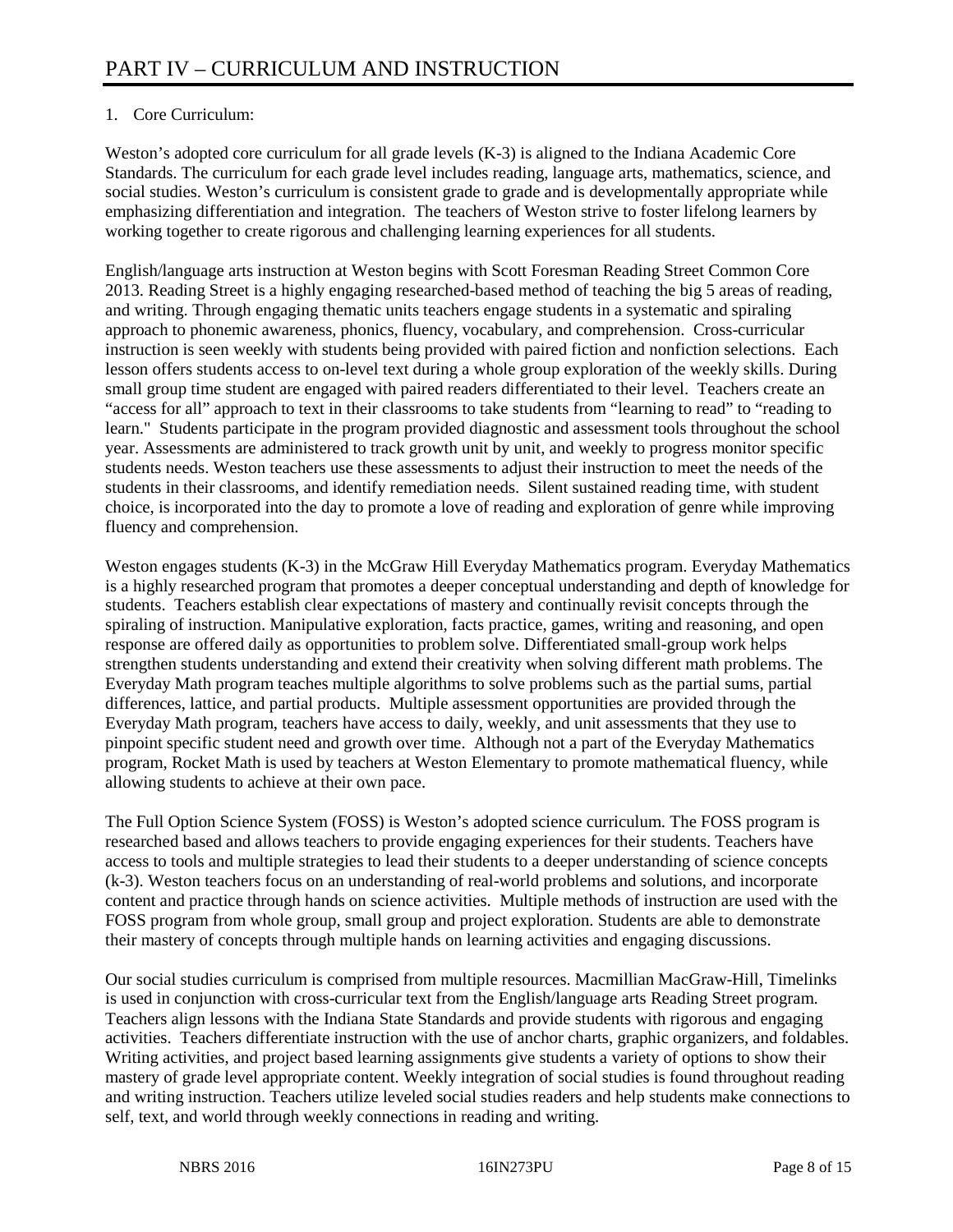# 2. Other Curriculum Areas:

In addition to the core curriculum Weston Elementary offers a wide range of non-core curricular areas. As a school that serves grades K-3 it is our goal to provide our students with a well rounded experience in all areas. Teachers at Weston strive to integrate core curriculum subjects into all areas of teaching in order to enrich instruction and maximize instruction time. Students participate once a week in music and library, twice a week in PE and art, and are engaged in technology 2 -3 times a week within their classrooms.

The physical education program is offered to all students. A certified PE teacher engages students twice a week for 25 minutes each. English language arts and math standards are incorporated in all PE lessons to extend and support classroom learning. School wide programs, like Jump Rope for Heart, not only encourage daily physical activity, but also healthy competition while supporting the American Heart Association. Students at Weston Elementary love physical education while also participating in 20 minutes of recess daily. Teachers and students extend physical education beyond the school day with Weston Fit, a teacher and parent volunteer led program. Teachers and parents lead students through exercises and activities to instill the importance of staying active.

Art Education at Weston is more than creating beautiful pictures. Art is a visual extension of themes and units that are taught in the classroom. Classroom teachers collaborate with the certified art teacher quarterly. Through art, students have an avenue to visually display concepts learned in the classroom.

A certified teacher who integrates all subject areas into his instruction teaches music. Though music instruction, students are engaged in science with the exploration of instruments, social students in the study of musicians and history, math in learning notes and the timing of different pieces of music, and English language arts through the close reading and analyzing of song lyrics. Grade appropriate vocabulary is integrated into weekly instruction and is a creative extension of classroom learning. Students perform for family, friends and staff several times a year to demonstrate skills they've learned.

Media instruction at Weston supports the English language arts standards once a week for 30 minutes. The library assistant works with teachers and students to foster a lifelong love of reading and book choice. Based on Donalyn Miller's books "The Book Whisperer", and "Reading in the Wild", student book choice and genre exploration is a focus of the library at Weston. The library assistant works to not only help students find books within their independent reading range, but also promotes student choice within their weekly selections. Students are encouraged and motivated to read by completing grade level Lego towers. Grade levels and classrooms compete to build a visual representation of the amount of books students are reading with each Lego representing a book a child read. Weston students look forward to a monthly visit from the Hancock County Library Bookmobile. Library specialists from the county library visit to read and share their favorite books while allowing students another avenue to explore and check out new reading material.

Technology enhances instruction for all students, and Weston is fortunate to provide multiple technology experiences for its students, daily. Teachers use technology to enhance their lessons and engage their students. Each teacher at Weston has an iPad and MacBook for individual use and a projector and Apple TV for classroom use. Weston teachers also have access to two computers labs, an iPad cart of 30, and a chromebook cart of 32. Teachers at Weston use the aforementioned technology for whole group and small group instruction as well as literacy and math stations. Teacher leaders are fostered through the LITE (Leader in Technology Education) program at Weston Elementary. Each year a teacher at Weston takes on the role as the school LITE, leading teachers to useful and engaging programs that will enhance the rigor and engagement in the classroom through technology.

3. Instructional Methods and Interventions:

At Weston Elementary, we believe that differentiation is a key factor towards the success of our students. The use of grade level specific reading and math assessments such as NWEA (2-3) and mClass DIBELS, TRC and BURST (K-1), in conjunction with core-curriculum diagnostic assessments from Everyday Math and Reading Street, enables teachers to recognize specific learning strengths and deficits. Teachers utilize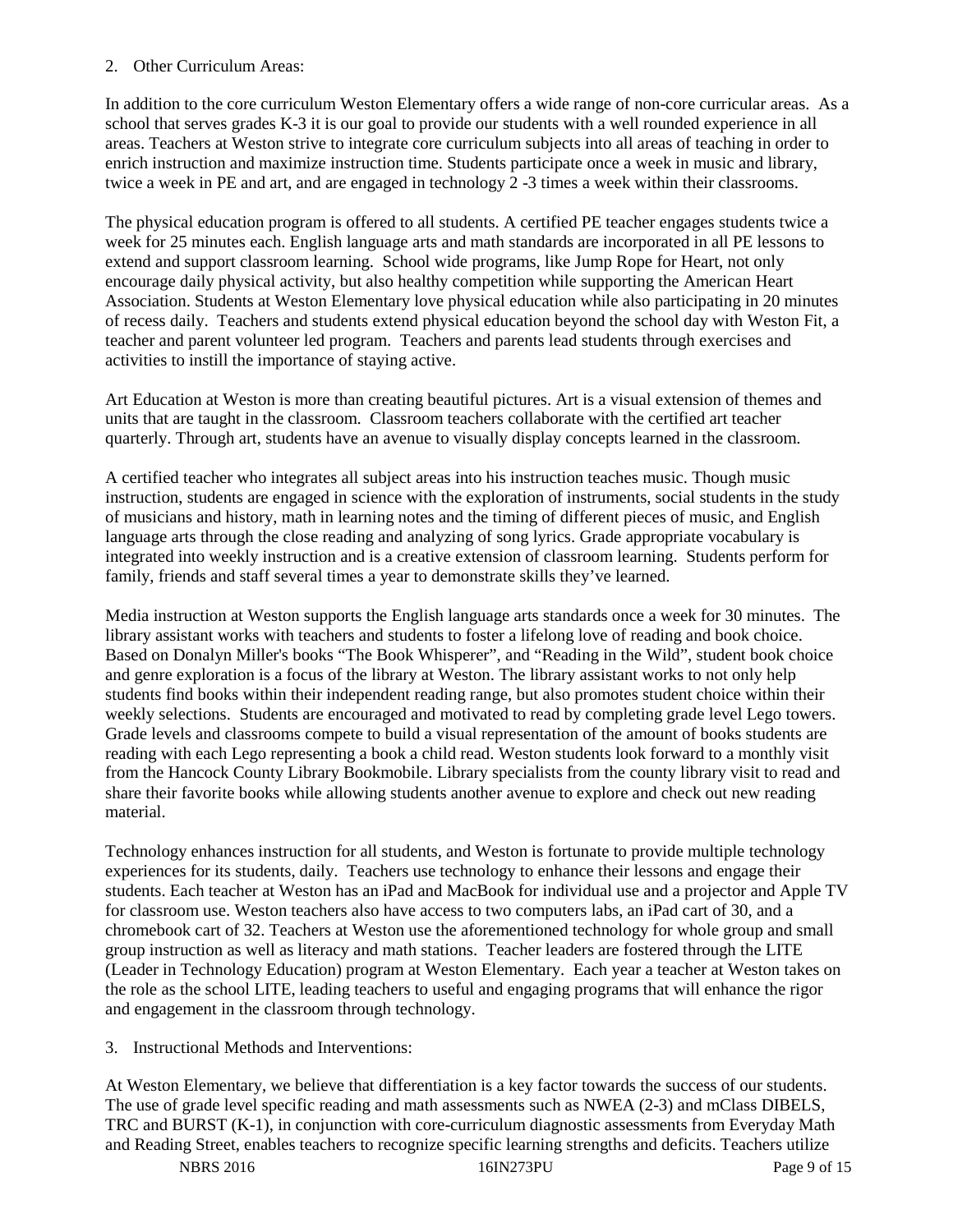large and small groups, flexible grouping, paired and individual instruction to meet the needs of all of the students in their classrooms.

Staff collaboration plays a key role in student success. Weston teachers work together not only within their grade level team, but also laterally with other grade levels. Teachers participate in Professional Learning Community meetings on a weekly basis to discuss their data driven instruction and assessments, and make adjustments to lessons. Every 6 weeks grade level teams meet with the school data team to review and discuss students of concern. Weston teachers collaborate with instructional coaches, school psychologist, guidance counselor and the principal to review benchmark, diagnostic and progress monitoring assessments as well as classroom observations to create individual plans for students with instructional needs. Throughout the year the data team reviews individual student growth and adjust the plans to best meet the needs of the students that are discussed.

Students at Weston participate in a well-defined Response to Instruction (RtI) time for remediation and acceleration purposes. Support begins in the classroom. Tier 1 support includes students receiving on grade level instruction from the Everyday Math and Reading Street programs, including differentiated small group instruction at the student's current level of learning. Students in need of remediation or acceleration participate in an additional 30 minutes daily of defined Tier 2 time. Students meet in groups, with a certified teacher, for additional instruction in a skill area of need. Teachers utilize researched-based programs such as Words Their Way, Ticket to Read, and BURST to maximize instruction and impact during Tier 2 instruction. Students in need of acceleration meet with a certified High Ability teacher. Weston High Ability teachers utilize grade appropriate lesson created by the Indiana Department of Education High Ability Department. Lessons utilize literature for project-based learning based around conceptual thinking, research, problem solving, writing, and Paul's reasoning model. Students needing additional services receive 30 more daily minutes of Tier 3 instruction. Tier 3 instruction occurs in a specialized setting utilizing specific researched-based remediation programs, such as Read Well and Number Worlds. Students are engaged with certified special education teachers who utilize both the push in and pull out methods of interaction throughout the school day.

4. Assessment for Instruction and Learning and Sharing Assessment Results:

Weston Elementary utilizes several levels of assessment to inform and guide classroom instruction. With a focus of every child's needs being met, teachers analyze assessments from the standardized to observational level to see what the whole child is capable of and identify specific needs. We use the following standardized assessments: ISTEP+ (grade 3) to assess English/language arts and mathematics, and IREAD (grade 3) to assess reading proficiency. Student performance and growth in reading, language, and math are measured 3 times a year with NWEA (grades 2-3), and specific LEXILE reading levels are found with the Scholastic Reading Inventory (grade 3) three times a year. For our primary grades  $(K-2)$ , we utilize Dynamic Indicators of Early Literacy Skills (DIBELS) and Text Reading Comprehension (TRC) to measure the 5 big areas literacy. Math skills are measured using mClass math and through teacher developed common assessments based on the Indiana Academic Standards. While many assessments are used to track achievement and growth, Weston also utilizes The Cognitive Abilities Test (CogAT) in kindergarten and second grade, in conjunction with NWEA, DIBELS, and teacher observations to determine students who qualify for High Ability education.

In addition to standardized assessments, teachers measure mastery of specific skills on a weekly and unit basis. Teachers utilize research-based, standard driven assessments in the Everyday Mathematics (McGraw Hill) and Reading Street (Pearson Scott Foresman) series. Instruction is driven based on the results of weekly skills tests and monthly chapter tests. Teachers track students' achievement, growth and areas of needs on grade level spreadsheets. Based on the data, students are grouped for small group instruction and RtI instruction based on skill, need, and grade level. Classroom teachers also use a variety of informal assessments in al subject areas including observations, checklists, running records, and portfolios. The data from these assessments allows teachers to differentiate lesson plans to meet the needs of all of the students in their classrooms.

NBRS 2016 16IN273PU Page 10 of 15 Data is reviewed in data team meetings every 6 weeks. Westons data team consists of grade level teachers,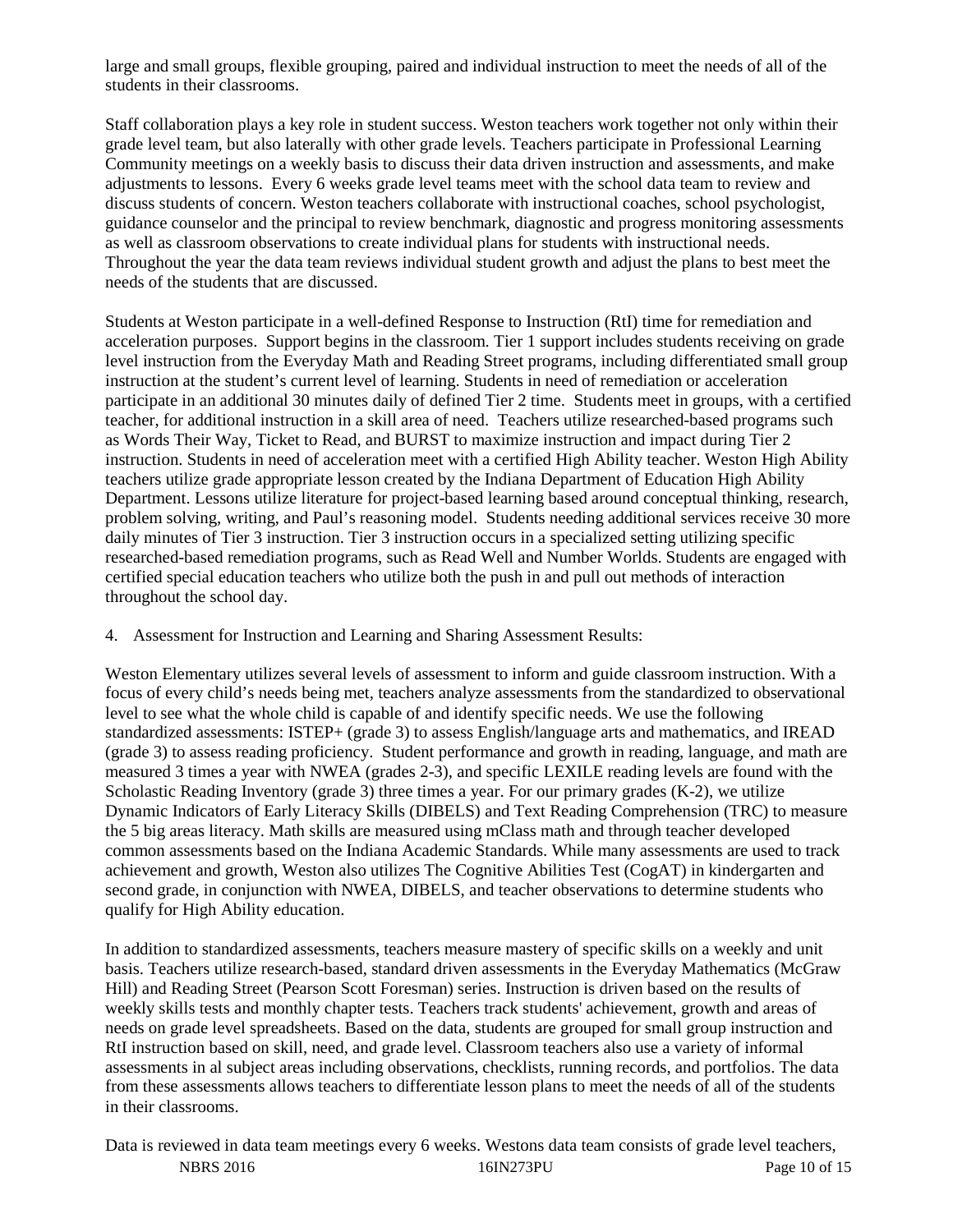the school principal, instructional coaches, special education teacher, and guidance counselor and school psychologist. Team members review data from the grade level spreadsheets and listen to concerns from teachers to determine plans of action for students with areas of concerns. Throughout the year the data team reviews individual student action plans and based on growth will make recommendations for RtI instruction or further skills testing to determine specific need and additional services.

Assessment results are shared with key stakeholders in a variety of ways. Parents and students can access achievement data through our PowerSchool portal. Results from the ISTEP+ and NWEA are discussed with parents during parent/teacher conferences. Additionally, parents can visit our school website to view how our students have fared on state assessments as a whole.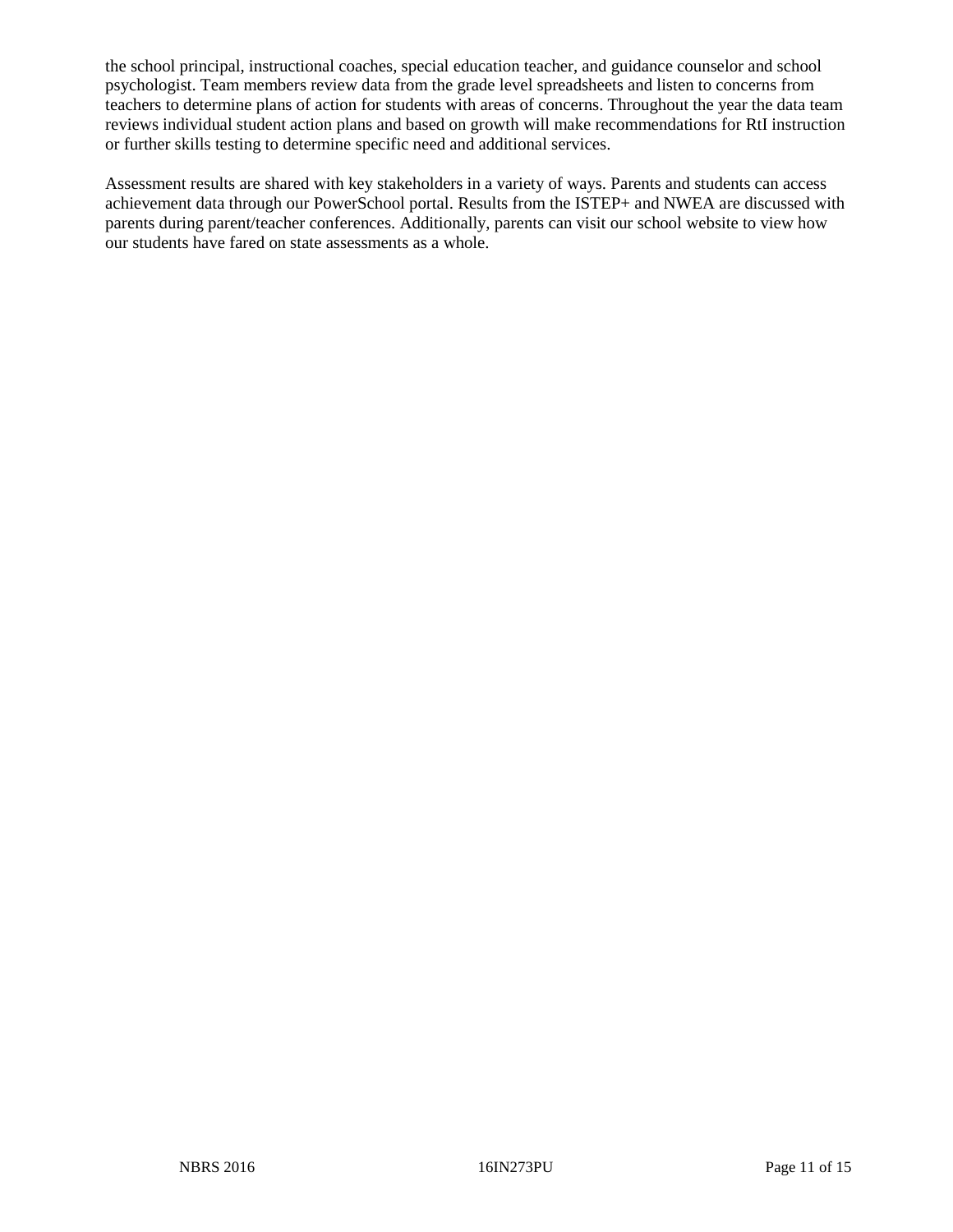# 1. School Climate/Culture:

At Weston Elementary, we encourage students to develop a growth mindset, in which they believe that they can achieve success with hard work and determination. We strive to provide an atmosphere of positive praise and teamwork in the learning environment. This is accomplished in part through engaging instruction, integrating technology, and differentiated lessons. We accomplish this through the use of IPads, Chrome Books, Apple TVs, Mac Books and various other forms of technology. As a staff, we model respect for individuals and their learning styles to provide a safe atmosphere in which to grow.

Weston Elementary is an inviting learning environment, welcoming students, parents, and community members. We encourage involvement through weekly newsletters, classroom volunteers and math and literacy nights. To benefit the socio-emotional development of our students, teachers make a concerted effort to work meaningful and engaging experiences into their instruction. Grade levels work to research, plan and execute local and distant field trips that relate to themes and topics taught within the curriculum. Third graders apply their social studies knowledge of Indiana History by visiting the Indiana History Museum in the spring. First grade students apply their science knowledge of animals and habitats by visiting the Indianapolis Zoo. These experiences foster project-based learning projects that are planned during PLC, aligned to Indiana Academic Standards, and provide a representation of students mastery. Our social worker organizes groups to develop social and emotional skills for students in need. We cultivate a positive environment with our community through our Annual Fall Festival and Read Up program. Furthermore, our students have access to a free, after school, exercise program called Weston Fit that partners with a local gym.

Staff members at Weston Elementary enjoy coming to work everyday because of the positive and supportive environment educators receive from administrators, literacy and math coaches, and colleagues. Teachers are shown appreciation and support in a variety of ways. The administrator strives to provide staff with the materials needed to develop successful classrooms. There is a strong emphasis on collaboration and teamwork among grade levels, colleagues, and across grade levels.

2. Engaging Families and Community:

Weston strives to present an "intentionally inviting" environment for anyone who enters our building, especially our parents. Parent involvement plays a big role in our success and parents are encouraged to be an active participant in their child's education at Weston. We understand the importance of staff, families, and the community working together to successfully make a difference and improve student learning. Our administrators and teachers work hard to create a culture of partnership by offering family and community participation in school- based and school-sponsored events, encouraging family engagement, and building relationships through effective communication. Volunteers can be seen in the building on a daily basis, assisting in small group activities and supporting the instructional development of our school as a whole. We have an active Parent Teacher Organization, which supports and enriches classroom learning through sponsorship of family and school activities. They also provide positive public relations and offer funds where needed.

Effective parent and teacher communication is a key component to student success. Weston families are kept informed through parent email blasts, newsletters, Twitter posts, teacher web blogs, and parent-teacher conferences. Parent are welcomed into our school for student musicals, carnivals, awards programs, math and literacy nights, field day, and for open houses and Meet The Teacher Night. Parents are encouraged to volunteer in their child's classroom, chaperone field trips, and come in to eat lunch with their child any day.

Weston maintains partnerships with many local organizations. The United Way provides volunteers three days a week for our Read UP program. These volunteers read with and provide remediation to twenty third graders. Gleaner's Food Bank and various other organizations provide weekend snacks and school supplies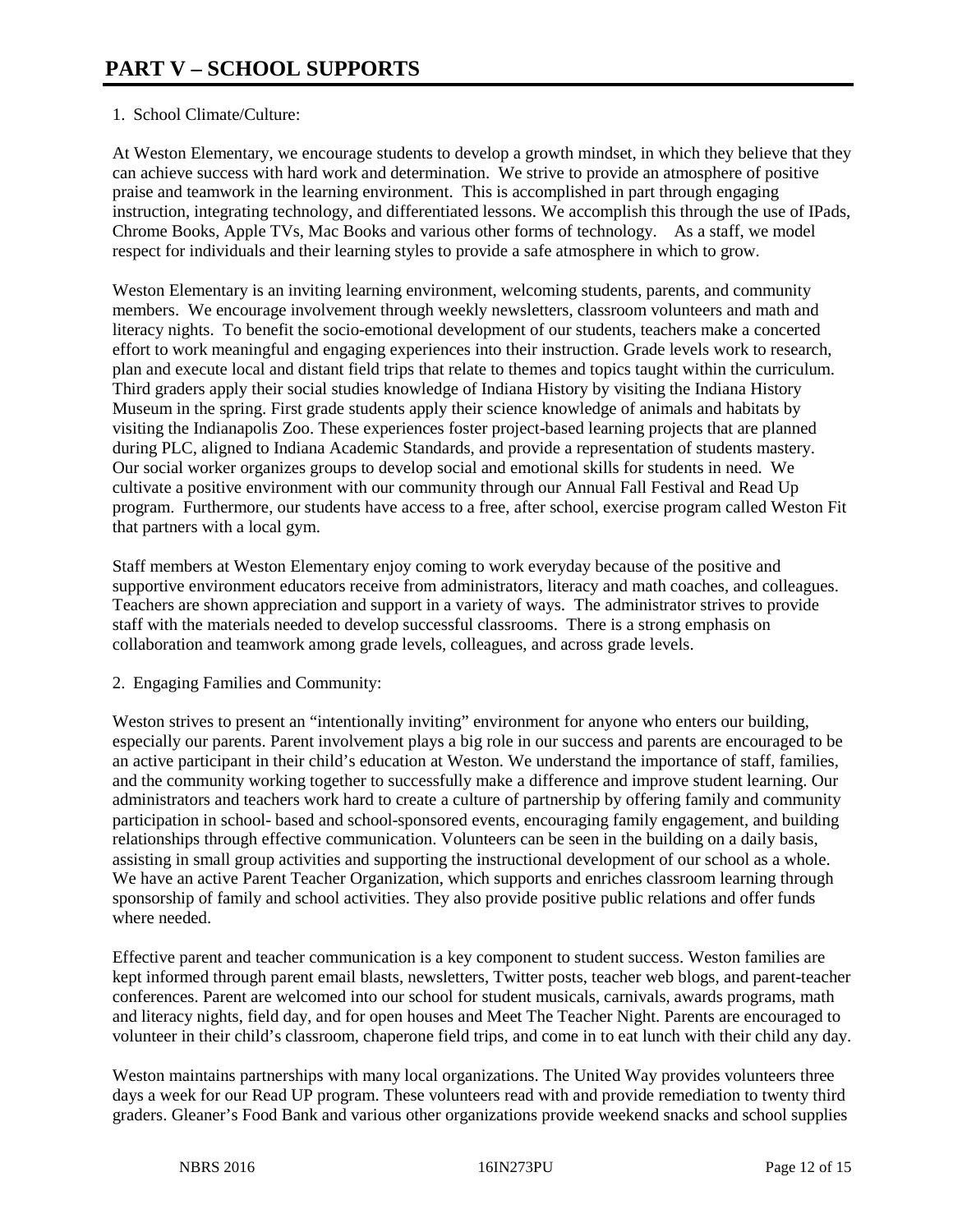to many of our students and families. Our social worker has many community contacts and resources to help families meet basic, social, and emotional needs.

# 3. Professional Development:

Professional development is a yearlong activity at Weston. Teachers are exposed to a variety of professional development opportunities, delivered in a variety of ways. One-on-one, small group, and whole group opportunities are available to both classified and certified staff, as well as parents, to ensure that all building stakeholders receive the same level of support and education in best practices.

In preparation of adopting our core curriculum programs, during adoption years, teachers participate in two and half day training camps during June and July prior to the first year of program implementation. Led by the instructional coaches, teachers dive deep into the structure and sequence of the core programs. Teachers also explore differentiation activities and integrate best practices and dissect the components that make up the program "recipe." Coaches continue to support teachers through follow-up trainings based on teacher, grade-level or school-wide need. After school sessions are held several times a year to focus on strategies, best practices, assessment, and management.

Instructional coaches allow teachers to participate in professional development individually. Coaches meet with grade level teams and teachers to identify specific needs. Coaches then support the development of individual teachers through observation, modeling, co-teaching and planning. A strong partnership has developed between the teachers at Weston and their instructional coaches, giving teachers the tools to take their instruction to the next level knowing that have a strong instructional support.

Ample professional development is given for new and updated assessments, along with refresher sessions. Teacher leaders participate in train the trainer models and share information with their colleagues in smaller building led sessions. Weston teachers pride themselves with keeping parents in the look, especially with assessment. When assessments change, parents are invited to informational sessions to learn and experience the types of assessments their child will be exposed to.

With an increase in developing 21st century skills a teacher leader through the LITE (Leader in Technology Education) program at Weston Elementary provides monthly professional development to their peers. Each month the current school LITE prepares after school sessions to introduce and explore new technology to enhance classroom instruction.

Weston teachers are provided with volunteer opportunities to expand their knowledge and professional focus. Book clubs are held throughout the year, allowing teachers to collaborate, explore, and integrate the practices of well-known educational authors. In recent years Weston has explored book choice through Donalyn Miller's "The Book Whisperer" and "Reading in the Wild," and has increased student engagement and lesson effectiveness with Dave Burgess's "Teach like a Pirate."

# 4. School Leadership:

Our principal believes a school leader should work to eliminate barriers to teaching and learning. This may mean changing a schedule, handling disruptive behaviors, or streamlining a staff meeting agenda. He makes it a priority to provide teachers with time, resources, and training so they may optimize their craft. He also works with students to make sure their needs are met and that teachers and students feel safe at school. As with staff, he makes sure students have the resources and technology to learn to their maximum potential.

As the instructional leader, the principal believes that building positive relationships with students, parents, support staff, and teachers is key to the success of the school. Regular classroom walkthroughs allow him to interact with staff and students and to stay abreast of instruction and assessment strategies.

The building principal is the main decision maker, but is committed to staff input and shared decisionmaking. Our school has several different leadership teams. Our main leadership team consists of a teacher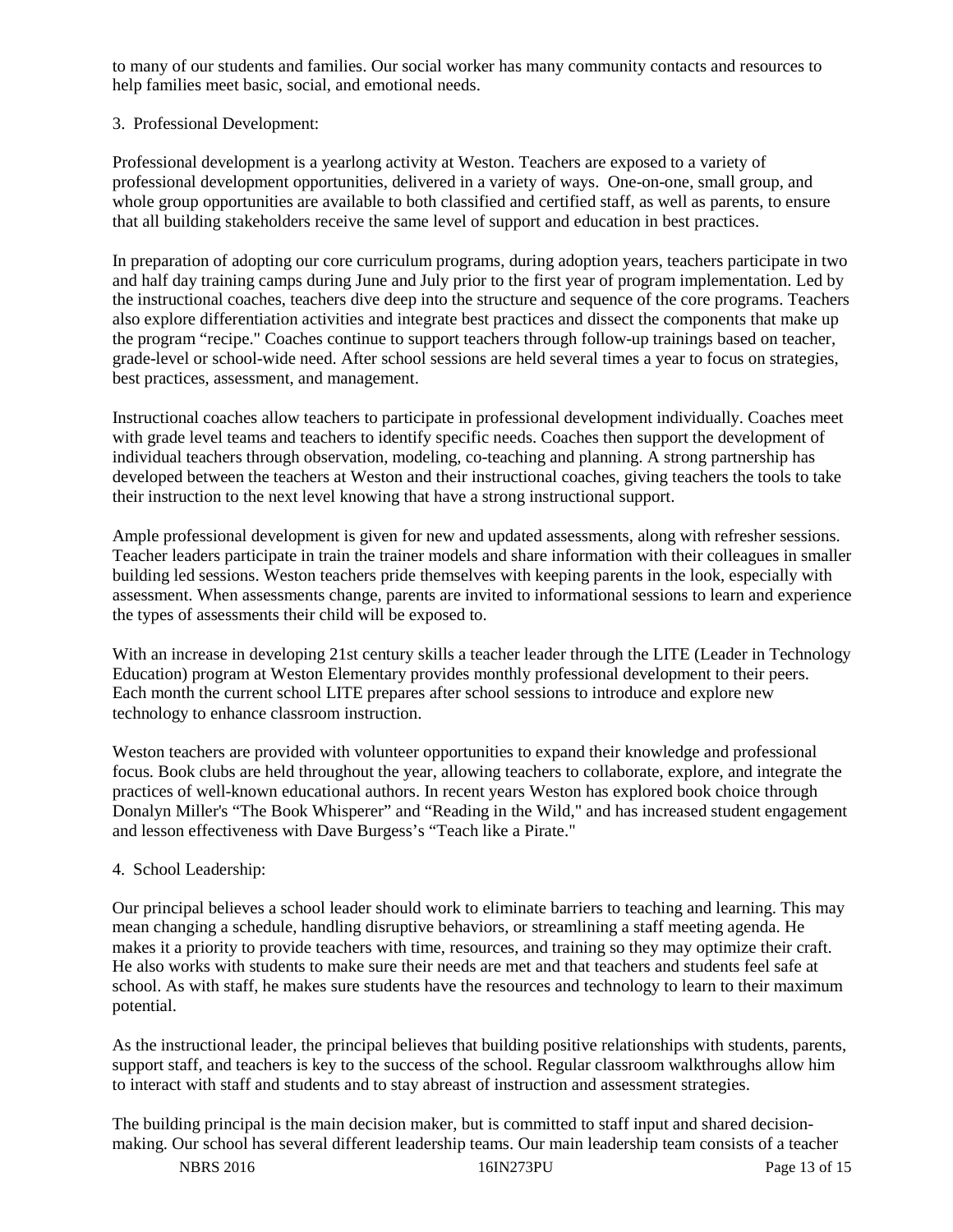leader from each grade or area. This team gathers and shares input from the larger staff and helps determine things like professional development needs and topics. The PBIS (Positive Behavior Interventions/Supports) team helps establish school-wide expectations for behavior and creates systems for acknowledging and rewarding positive behavior. The SIP (School Improvement Plan) team meets regularly to analyze assessment data and create academic and attendance goals. In addition, the principal meets with Instructional Assistants regularly to solicit their input on issues and decisions.

Parents are also a part of the shared leadership at Weston. Parents serve on the SIP team, attend PTO meetings, and respond to school climate surveys. Parent leaders are responsible for helping to organize Movie Nights, All Pro Dad Breakfasts, Bowling Nights, Field Day, and a Fall Festival.